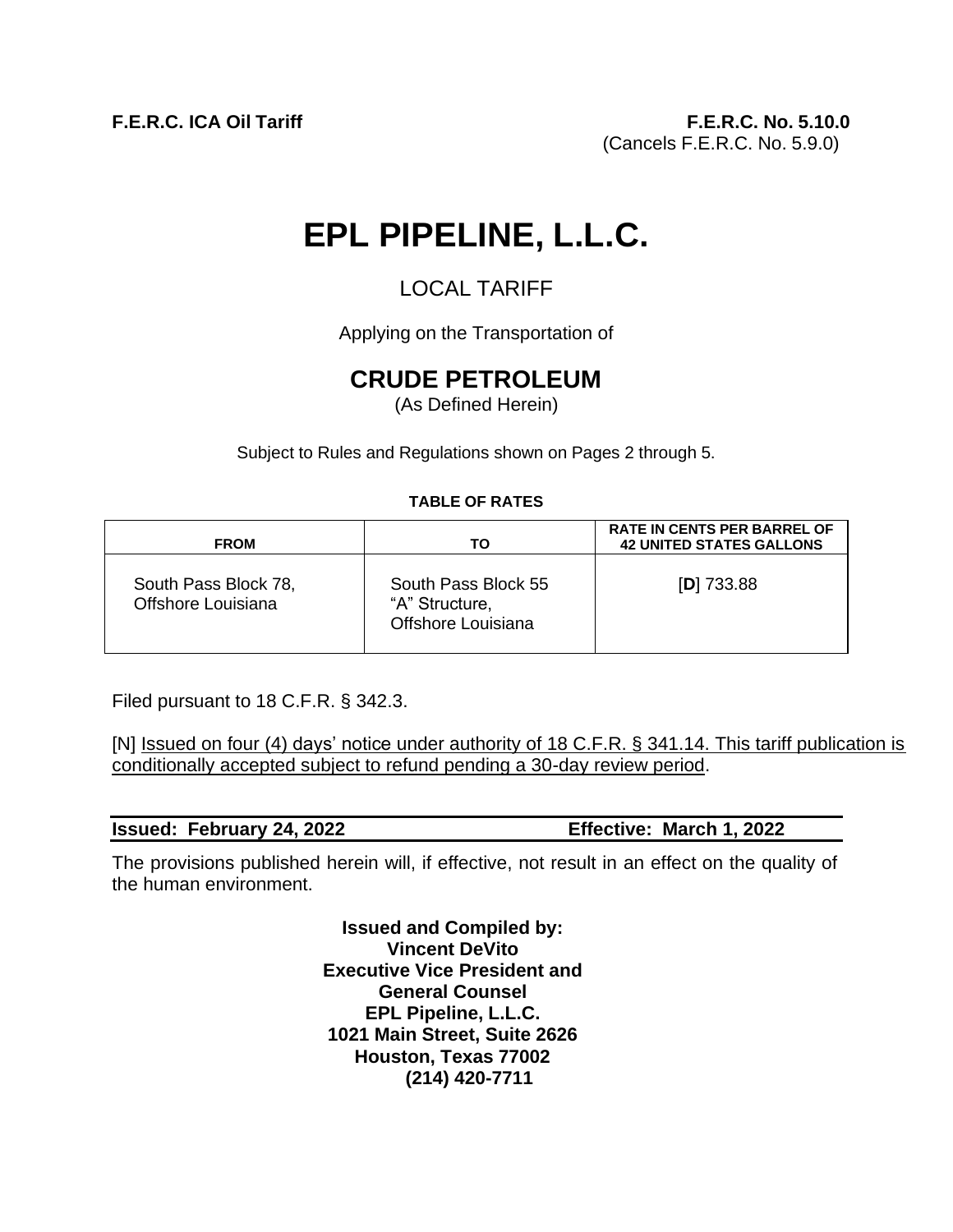The Company will accept only Crude Petroleum for trunk line interstate transportation only when destined for further transportation beyond via other pipelines, subject to the following conditions:

# **RULES, REGULATIONS, AND CONDITIONS**

# **5. Definitions**

"Barrel" as used herein means forty-two (42) United States gallons at sixty degrees (60°) Fahrenheit.

"Company" as herein used means EPL Pipeline, L.L.C.

"Crude Petroleum" as used herein means the direct liquid products of oil wells, condensate or a mixture thereof from oil or gas wells located in the Southern Louisiana oil province (consisting of the Outer Continental Shelf, State and Federal waters, and onshore Gulf coast production) with a distillation range, quality and general characteristics typical of South Louisiana crude including a sulfur content of less than or equal to 0.5 percent by weight as determined by ASTM Method D4294 without centrifuge.

API as used herein means American Petroleum Institute.

ASTM as used herein means American Society for Testing Materials.

"Nominate" or "Nomination" as herein used means an offer by a shipper to the Company of a stated quantity of Crude Petroleum for transportation from a specified origin or origins to a specified destination in accordance with these rules and regulations.

#### **10. Quality of Crude Petroleum**

Crude Petroleum accepted for transportation by the Company must be good merchantable oil of such viscosity, pour point and temperature as will permit its being freely handled and transported under conditions existing in the pipeline, and which is properly warranted. The Company reserves the right to reject any Crude Petroleum containing more than one percent (1%) of basic sediment, water and other impurities, or having a Reid vapor pressure in excess of 12 pounds per square inch at 100 degrees Fahrenheit, or having pour point, viscosity, or other characteristics such that it will not be readily susceptible for transportation through Company's existing facilities, or which will materially affect or damage the quality of other shipments or cause disadvantage to other shippers and/or the Company, or having an API gravity of less than 20 degrees.

#### **15. Storage Facilities**

The Company does not furnish storage facilities.

#### **20. Nominations**

Crude Petroleum will be accepted for transportation only at such time as Crude Petroleum of the same quality and general characteristics is being transported. Any shipper desiring to Nominate Crude Petroleum for transportation hereunder, shall on or before the  $25<sup>th</sup>$  of the month place a notice including the name of the shipper, destination and consignee if other than the shipper, of the quantity of Crude Petroleum to be Nominated during the following month with the Scheduler, EPL Pipeline, L.L.C., 1021 Main Street, Suite 2626, Houston, Texas 77002.

# **25. Crude Petroleum Involved In Litigation**

The Company shall have the right to reject any Crude Petroleum, when Nominated for transportation, which may be involved in litigation, or the title of which may be in dispute, or which may be encumbered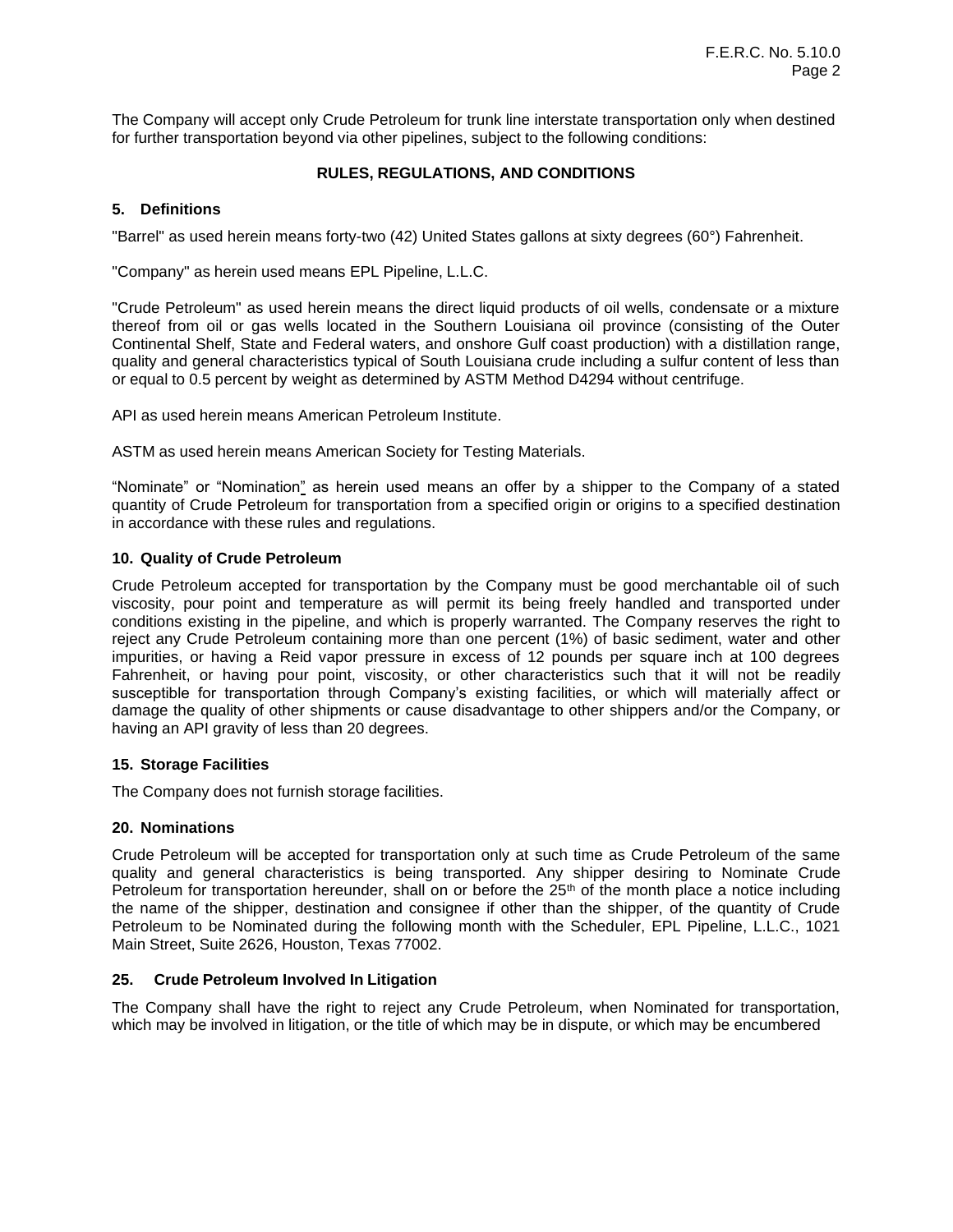by lien or charge of any kind and it may require of the shipper satisfactory evidence of his perfect and unencumbered title or satisfactory indemnity bond to protect the Company.

#### **30. Gauging, Testing, and Deductions**

- (a) Quantities for receiving, delivering, assessing charges and all other purposes will be corrected to a temperature of sixty degrees Fahrenheit, in accordance with the latest API/ASTM Measurement Standards, after deductions of impurities shown by tests made by the Company prior to receipt and upon delivery. Quantities may be computed from tank tables compiled or accepted by the carrier.
- (b) Pursuant to Item 50, Liability of Company, Crude Petroleum quantities transported may be adjusted to allow for inherent losses including but not limited to shrinkage, evaporation, interface losses and normal "over and short" losses. The Company loss adjustment will be made monthly on the basis of total quantities transported and shall be based on the prior three years' actual historical loss experience, adjusted to actuals at the end of the year.
- (c) The net quantities as determined under paragraphs (a) and (b) of this item will be the amounts accountable at destination.

#### **35. Mixing in Transit**

Crude Petroleum will be accepted for transportation only on condition that it shall be subject to such changes in gravity, quality, or characteristics, while in transit or storage as may result from the mixture with other Crude Petroleum, and the Company shall be under no obligation to make delivery of the identical Crude Petroleum received, but may make delivery out of common stock.

#### **40. Origin Facilities Required**

Where shipper elects to deliver Crude Petroleum to the Company at point of origin through automatic custody transfer facilities (in lieu of tankage), the shipper shall furnish the required automatic measuring and sampling facilities and the design, construction, and calibration of such facilities must be approved by the Company and any appropriate regulatory body. In the event automatic custody transfer is made by meters, the shipper shall also furnish whatever pumping service is necessary to insure that the Crude Petroleum being delivered to the meter is at a pressure in excess of the bubble point of the liquid. Shippers shall furnish or arrange with platform owners to furnish pumping equipment necessary to inject its Crude Petroleum into the pipeline. The Company shall have the right to limit and control the maximum pumping rate and schedule pumping periods for injection into the pipeline. Such pumping equipment shall be sized so that the pumping rate shall not exceed 120% of the average rate required to inject the quantities of Crude Petroleum scheduled for shipment from the production platform during the schedule period.

#### **45. Destination Facilities Required**

The Company may refuse to accept Crude Petroleum for transportation unless satisfactory evidence be furnished that the shipper or consignee has made the necessary arrangements for further shipment beyond.

#### **50. Liability of Company**

The Company, while in possession of Crude Petroleum herein described, shall not be liable for any loss thereof, damage thereto, or delay caused by act of God, war, act of the public enemy, quarantine, the authority of law, requisition or necessity of the government of the United States in time of war, or default of shipper or owner. In case of loss of any Crude Petroleum, from any such causes, after it has been received for transportation and before the same has been delivered to consignee, the loss will be charged proportionately to each shipper in the ratio that his Crude Petroleum, or portion thereof, received and undelivered at the time the loss occurs, bears to the total of all Crude Petroleum then in the custody of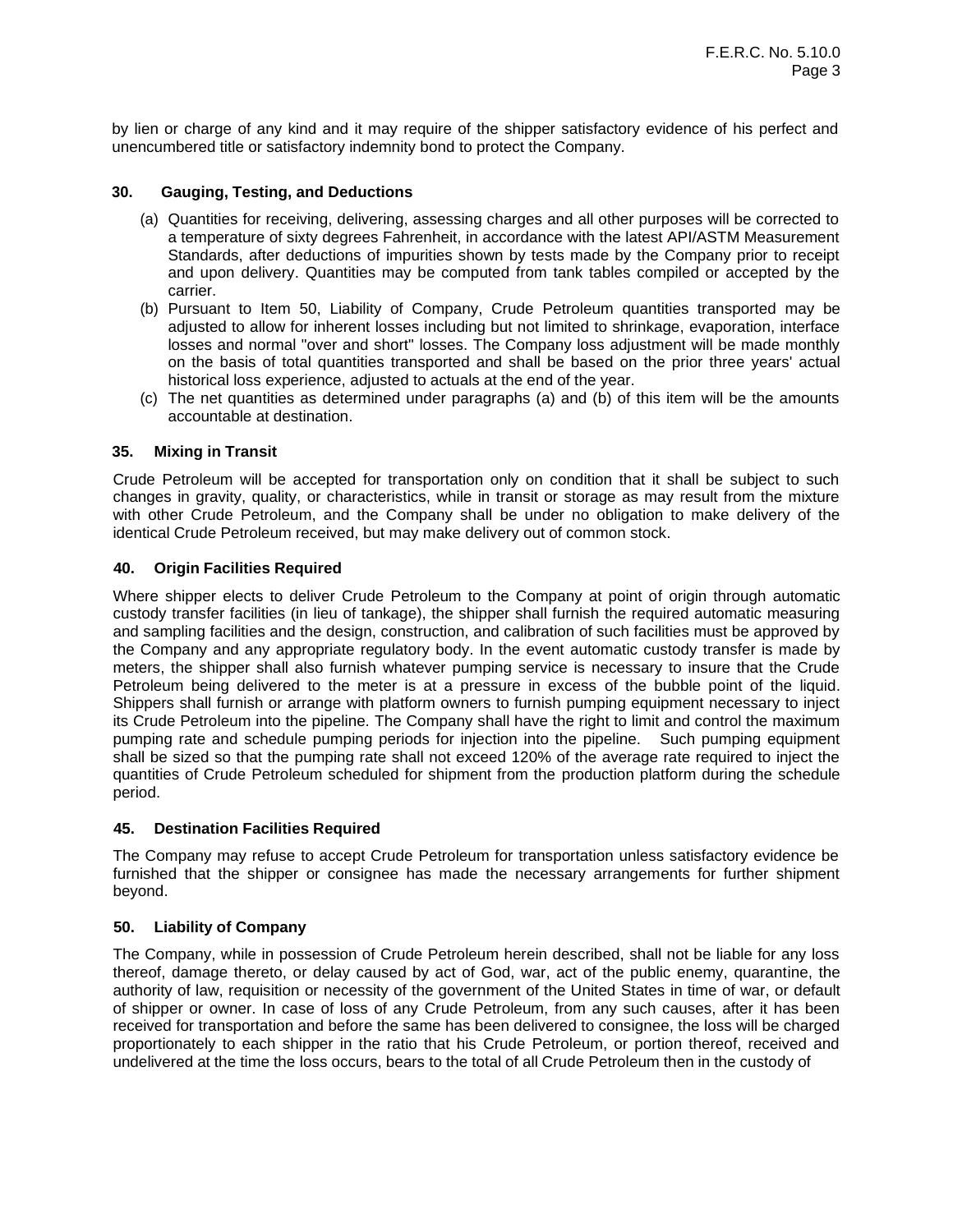the Company via the lines or other facilities in which the loss occurs; and the Company will be obligated to deliver only that portion of such Crude Petroleum remaining after deducting shipper's proportion of such loss determined as aforesaid. Transportation charges will be assessed only on the quantity delivered. Company will compensate shippers for Crude Petroleum losses for which Company is liable by paying the value of such Crude Petroleum at the point where transportation originated.

# **60. Duty of Company**

The Company will receive and/or transport and deliver Crude Petroleum with reasonable diligence and dispatch. The shipper or consignee will be notified twenty-four (24) hours prior to the arrival of a shipment of Crude Petroleum and if the shipper or consignee is unable or refuses to receive the Crude Petroleum shipment as it arrives at destination, the Company reserves the right to make whatever arrangements for disposition of the Crude Petroleum it deems appropriate in order to clear its pipeline. Any expense incurred by the Company in making such arrangements shall be borne by the shipper or consignee, which charges are in addition to transportation charges accruing to shipper or consignee.

# **65. Payment of Transportation and Other Charges**

Only Crude Petroleum destined for further movement in interstate commerce will be accepted for movement under this tariff. Crude Petroleum accepted for transportation shall be subject to the rates and charges in effect on the date of receipt of such Crude Petroleum by the Company. Trunk line transportation and all other lawful charges will be collected on the basis of the net quantities of Crude Petroleum delivered. All net quantities will be determined in the manner provided in Item 30.

The shipper or consignee shall pay the transportation and all other charges applicable to the shipment, and, if required, shall prepay or guarantee the same before acceptance by the Company, or pay the same before delivery. The Company shall have a lien on all Crude Petroleum in its possession belonging to the shipper to secure the payment of all unpaid transportation charges as well as demurrage charges due by such shipper and may withhold such Crude Petroleum from delivery until all of such unpaid charges shall have been paid. If said charges shall remain unpaid five (5) days after the time which may be fixed for delivery as provided for in Item 60, or, in the absence of unpaid charges, when there shall be failure to take the Crude Petroleum at the point of destination as provided in these rules and regulations, the Company may, by an agent, sell said Crude Petroleum at public auction for cash, making said sale at the its public office in New Orleans, Louisiana, on any day not a legal holiday and not less than forty-eight (48) hours after publication of notice in a daily newspaper in said city of the time and place of such sale and the quantity of Crude Petroleum to be sold. The Company may be a bidder and purchaser at such sale. Out of the proceeds of the sale the Company may pay itself all transportation, including demurrage, and any other lawful charges, including expense of notice, advertisement, sale, and other necessary expense, and expense of caring for and maintaining the Crude Petroleum. The balance shall be held for whomsoever may be lawfully entitled thereto.

# **70. Apportionment when Nominations Are in Excess of Facilities**

When there shall be Nominated to the Company for transportation, more Crude Petroleum than can be immediately transported, the transportation furnished by the Company shall be apportioned among all shippers in proportion to the amounts Nominated by each, based on the capacity of the system. Shippers will be required to submit Nominations by the twenty-fifth (25th) of the month preceding the month of shipment and Nomination shall be considered beyond the amount which the party requesting shipment has readily accessible for shipment. If a shipper fails to deliver for transportation during the month of shipment the volumes so Nominated by it, its volumes for the succeeding month may be reduced by the amount of allocated throughput not utilized during the preceding month.

# **75. Use of Communication Facilities**

Without additional charge the Company will transmit messages for shippers incident to the business hereunder over the private communication facilities of the Company, but the Company shall not be